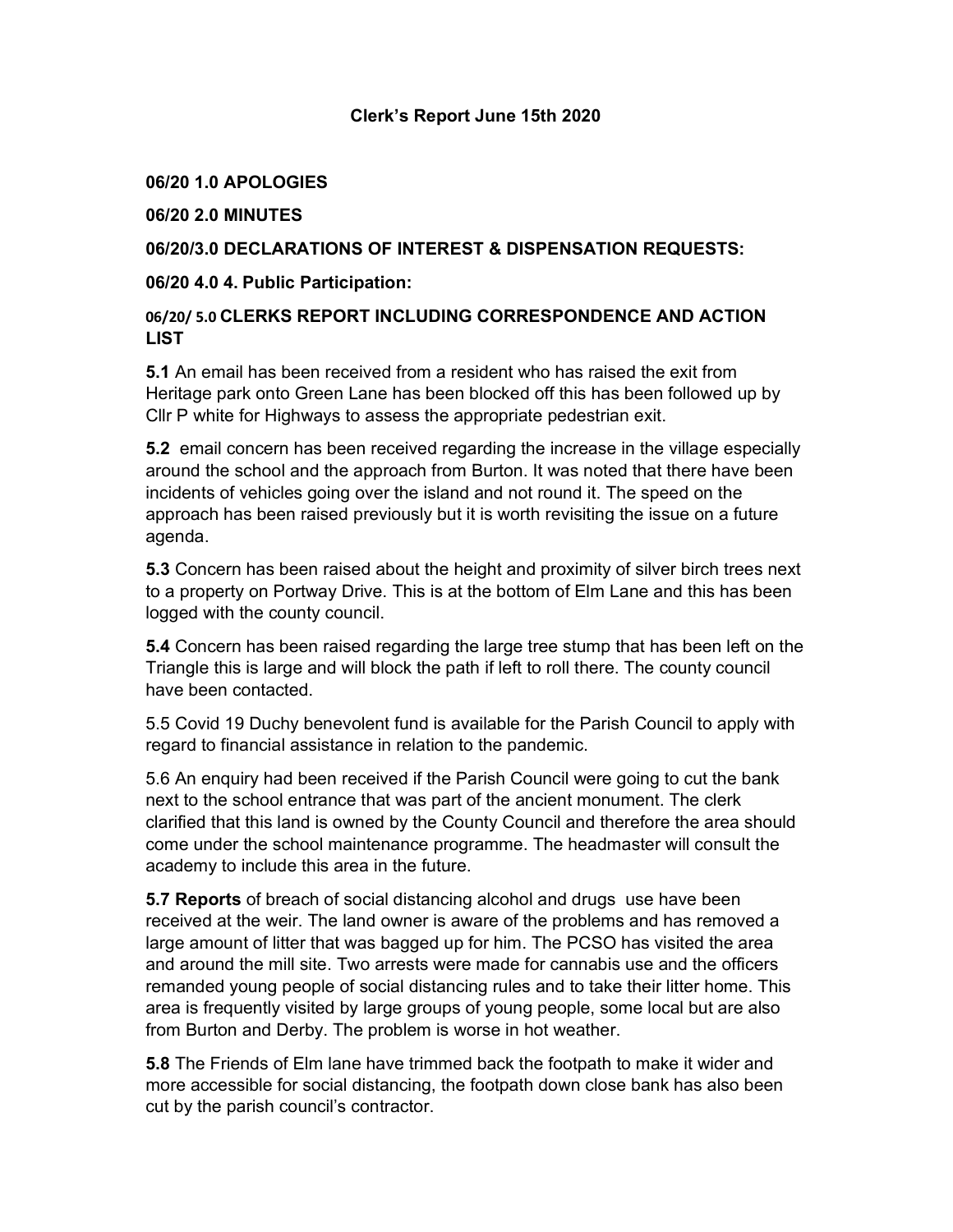## 06/20/6.0 Borough and County Council Report

Bins update

Parking Project update

# 06/20 7.0 7. TO APPROVE THE INCREASE IN THE HMRC WORKING FROM HOME ALLOWANCE

7.1 As part of the budget the Government have increased the working from home allowance From 6 April 2020 employers can pay you up to £6 a week (£26 a month) to cover your additional costs if you have to work from home. For previous tax years the rate is £4 a week (£18 a month).

### 06/20 8.0 TO REVIEW AUDITOR REPORT

8.1 See attached document from the auditor who has completed the report in the external audit papers. (Internal audit report Mat 2020)

#### 06/20 9.0 TO CONSIDER AND APPROVE THE ANNUAL GOVERNANCE STATEMENT 2019/ 2020

9.1 The internal auditor has confirmed that the financial regulations have been adhered to and completed page 3 of the external audit The council need to read through the checklist that the procedures have been d on page 4 of the external audit document that is set in the documents Meeting papers for audit.

The chair then signs this as part of the audit process.

# 06/20 10.TO CONSIDER AND APPROVE THE ACCOUNTING STATEMENT 2019/2020

10.1 See page 5 of the external audit (meeting appears for audit document) to agree that the figures are correct. The bank reconciliation to confirm the cash balance is on the final page of the document and should also be signed by the chair.

There is also a summary of the year end accounts included see document.(summary of income and expenditure).

The chair needs to sign this part of the external audit.

# 06/20 11.0 TO APPROVE ACCOUNTS FOR PAYMENT.

See separate report

### 06/20 12. 0TO CONSIDER TREE SURVEY TO BE CARRIED OUT IN THE CLOSED CHURCHYARD AND TRIANGLE

12.1 Half of the closed churchyard was surveyed to include the trees that the church raised as a concern. The remaining half needs to be surveyed along with the trees on the Triangle.